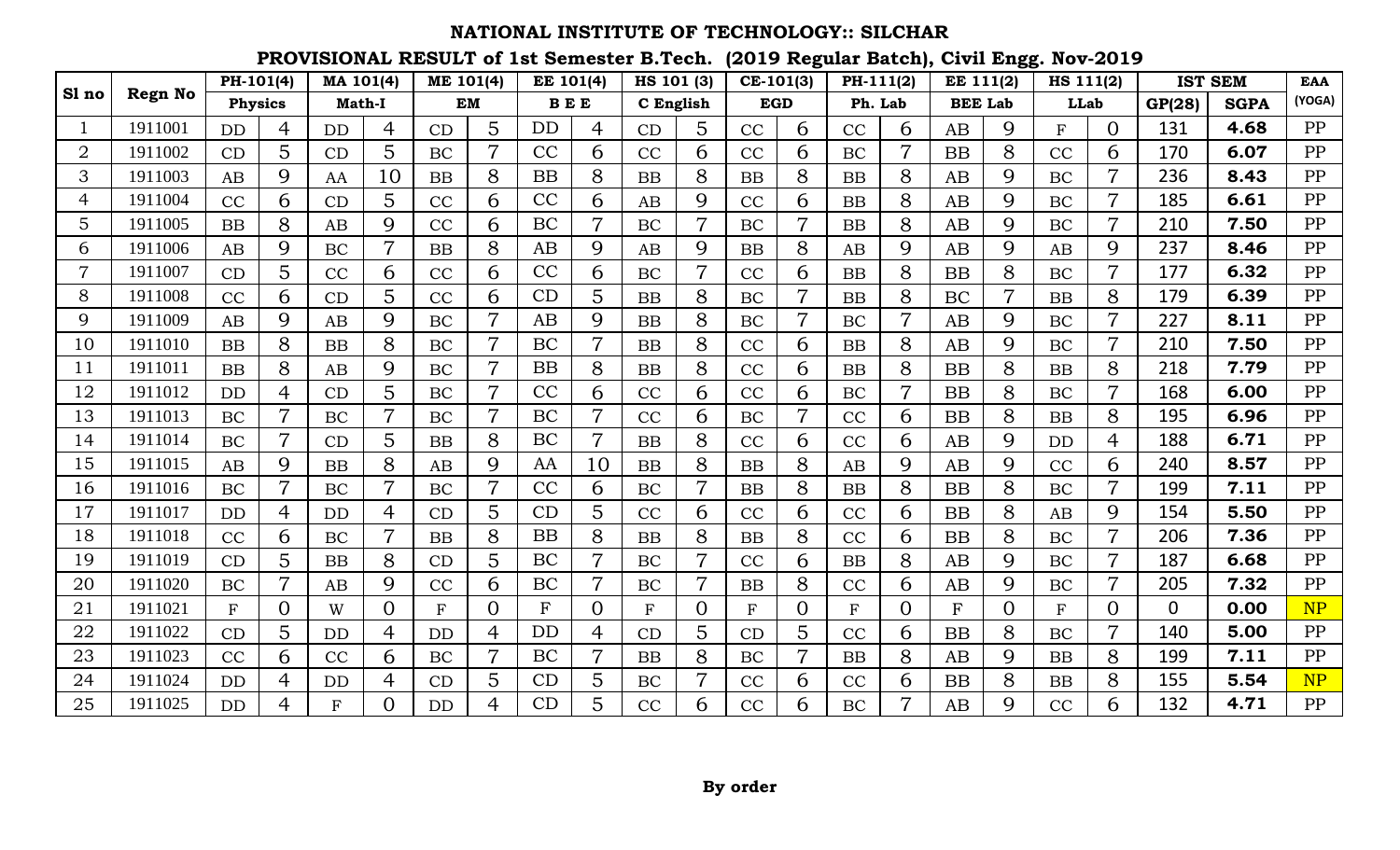|       |                | PH-101(4)      |                | MA 101(4) |                | ME 101(4) |                | EE 101(4)  |                | HS 101 (3)   |                | $CE-101(3)$ |                | PH-111(2) |                | <b>EE 111(2)</b> |                | HS 111(2)   |                |        | <b>IST SEM</b> | <b>EAA</b> |
|-------|----------------|----------------|----------------|-----------|----------------|-----------|----------------|------------|----------------|--------------|----------------|-------------|----------------|-----------|----------------|------------------|----------------|-------------|----------------|--------|----------------|------------|
| Sl no | <b>Regn No</b> | <b>Physics</b> |                | Math-I    |                |           | <b>EM</b>      | <b>BEE</b> |                | C English    |                |             | <b>EGD</b>     | Ph. Lab   |                | <b>BEE Lab</b>   |                | <b>LLab</b> |                | GP(28) | <b>SGPA</b>    | (YOGA)     |
| 26    | 1911026        | CC             | 6              | <b>BB</b> | 8              | AB        | 9              | BB         | 8              | CC           | 6              | CC          | 6              | <b>BC</b> | $\overline{7}$ | AB               | 9              | <b>BC</b>   | $\overline{7}$ | 206    | 7.36           | PP         |
| 27    | 1911027        | AB             | 9              | AA        | 10             | <b>BB</b> | 8              | AB         | 9              | BC           |                | <b>BC</b>   |                | AB        | 9              | AB               | 9              | <b>BB</b>   | 8              | 238    | 8.50           | PP         |
| 28    | 1911028        | <b>DD</b>      | 4              | CD        | 5              | CD        | 5              | CD         | 5              | CC           | 6              | CC          | 6              | BC        |                | <b>BB</b>        | 8              | BC          |                | 156    | 5.57           | PP         |
| 29    | 1911029        | <b>BB</b>      | 8              | AB        | 9              | CD        | 5              | BB         | 8              | <b>BB</b>    | 8              | <b>BC</b>   | 7              | <b>BB</b> | 8              | AB               | 9              | BB          | 8              | 215    | 7.68           | PP         |
| 30    | 1911030        | AA             | 10             | AA        | 10             | <b>BB</b> | 8              | AB         | 9              | AB           | 9              | CC          | 6              | AB        | 9              | AB               | 9              | BB          | 8              | 245    | 8.75           | PP         |
| 31    | 1911031        | FF             | ###            | CD        | 5              | <b>DD</b> | $\overline{4}$ | <b>DD</b>  | 4              | $\mathbf{F}$ | $\Omega$       | CD          | $\overline{5}$ | CC        | 6              | <b>BB</b>        | 8              | CC          | 6              | 107    | 3.82           | PP         |
| 32    | 1911032        | AB             | 9              | AA        | 10             | AB        | 9              | AB         | 9              | BB           | 8              | BC          |                | <b>BB</b> | 8              | AB               | 9              | <b>BB</b>   | 8              | 243    | 8.68           | PP         |
| 33    | 1911033        | CC             | 6              | <b>BB</b> | 8              | CD        | 5              | BC         | 7              | CC           | 6              | CD          | 5              | BC        | $\overline{7}$ | AB               | 9              | <b>DD</b>   | 4              | 177    | 6.32           | PP         |
| 34    | 1911034        | <b>DD</b>      | 4              | BC        | $\overline{7}$ | <b>BB</b> | 8              | CC         | 6              | BC           | $\overline{7}$ | BC          |                | BC        | $\overline{7}$ | AB               | 9              | CC          | 6              | 186    | 6.64           | PP         |
| 35    | 1911035        | CC             | 6              | CD        | 5              | CC        | 6              | <b>BC</b>  | $\overline{7}$ | <b>BB</b>    | 8              | BC          | $\overline{7}$ | <b>BB</b> | 8              | AB               | 9              | <b>BB</b>   | 8              | 191    | 6.82           | PP         |
| 36    | 1911036        | CD             | 5              | <b>DD</b> | $\overline{4}$ | CD        | 5              | CC         | 6              | BC           | 7              | CC          | 6              | CC        | 6              | AB               | 9              | <b>BC</b>   | $\overline{7}$ | 163    | 5.82           | PP         |
| 37    | 1911037        | AB             | 9              | AB        | 9              | BC        |                | AB         | 9              | AB           | 9              | BC          |                | AB        | 9              | AB               | 9              | AB          | 9              | 238    | 8.50           | PP         |
| 38    | 1911038        | CC             | 6              | BC        | $\overline{7}$ | CC        | 6              | BC         | 7              | BB           | 8              | BC          | 7              | BC        | $\overline{7}$ | AB               | 9              | AB          | 9              | 199    | 7.11           | PP         |
| 39    | 1911039        | AB             | 9              | <b>BB</b> | 8              | <b>BB</b> | 8              | AB         | 9              | <b>BB</b>    | 8              | <b>BB</b>   | 8              | <b>BB</b> | 8              | BC               | $\overline{7}$ | AB          | 9              | 232    | 8.29           | PP         |
| 40    | 1911040        | CC             | 6              | CC        | 6              | <b>BC</b> | $\overline{7}$ | BB         | 8              | <b>BC</b>    | $\overline{7}$ | <b>BB</b>   | 8              | <b>BC</b> | $\overline{7}$ | AB               | 9              | <b>BC</b>   | $\overline{7}$ | 199    | 7.11           | PP         |
| 41    | 1911041        | AB             | 9              | AB        | 9              | BC        |                | <b>BB</b>  | 8              | <b>BB</b>    | 8              | <b>BB</b>   | 8              | AB        | 9              | AB               | 9              | BB          | 8              | 232    | 8.29           | PP         |
| 42    | 1911042        | CC             | 6              | <b>BB</b> | 8              | <b>BB</b> | 8              | BB         | 8              | BC           |                | CC          | 6              | <b>BB</b> | 8              | AB               | 9              | BC          |                | 207    | 7.39           | PP         |
| 43    | 1911043        | <b>DD</b>      | 4              | AB        | 9              | CC        | 6              | CD         | 5              | CC           | 6              | BC          | 7              | BC        | $\overline{7}$ | <b>BB</b>        | 8              | BB          | 8              | 181    | 6.46           | PP         |
| 44    | 1911044        | BC             | $\overline{7}$ | <b>BC</b> | $\overline{7}$ | BC        | $\overline{7}$ | <b>BC</b>  | 7              | BB           | 8              | CC          | 6              | AB        | 9              | AB               | 9              | AB          | 9              | 208    | 7.43           | PP         |
| 45    | 1911045        | AB             | 9              | AB        | 9              | CC        | 6              | AB         | 9              | <b>BB</b>    | 8              | BB          | 8              | <b>BB</b> | 8              | AB               | 9              | <b>BB</b>   | 8              | 230    | 8.21           | PP         |
| 46    | 1911046        | AB             | 9              | AB        | 9              | <b>BB</b> | 8              | AB         | 9              | BB           | 8              | BB          | 8              | AB        | 9              | AB               | 9              | <b>BB</b>   | 8              | 240    | 8.57           | PP         |
| 47    | 1911047        | <b>DD</b>      | 4              | CD        | 5              | <b>DD</b> | 4              | <b>DD</b>  | 4              | CD           | 5              | BC          |                | CC        | 6              | <b>BB</b>        | 8              | <b>BB</b>   | 8              | 148    | 5.29           | PP         |
| 48    | 1911048        | CD             | 5              | CD        | 5              | CC        | 6              | CC         | 6              | <b>BB</b>    | 8              | <b>BC</b>   |                | <b>BB</b> | 8              | AB               | 9              | AB          | 9              | 185    | 6.61           | PP         |
| 49    | 1911049        | <b>DD</b>      | $\overline{4}$ | CC        | 6              | <b>BB</b> | 8              | <b>DD</b>  | 4              | <b>BB</b>    | 8              | CD          | 5              | BC        | $\overline{7}$ | AB               | 9              | <b>DD</b>   | 4              | 167    | 5.96           | PP         |
| 50    | 1911050        | AB             | 9              | <b>BB</b> | 8              | CC        | 6              | AB         | 9              | AB           | 9              | <b>BB</b>   | 8              | AB        | 9              | AB               | 9              | AB          | 9              | 233    | 8.32           | PP         |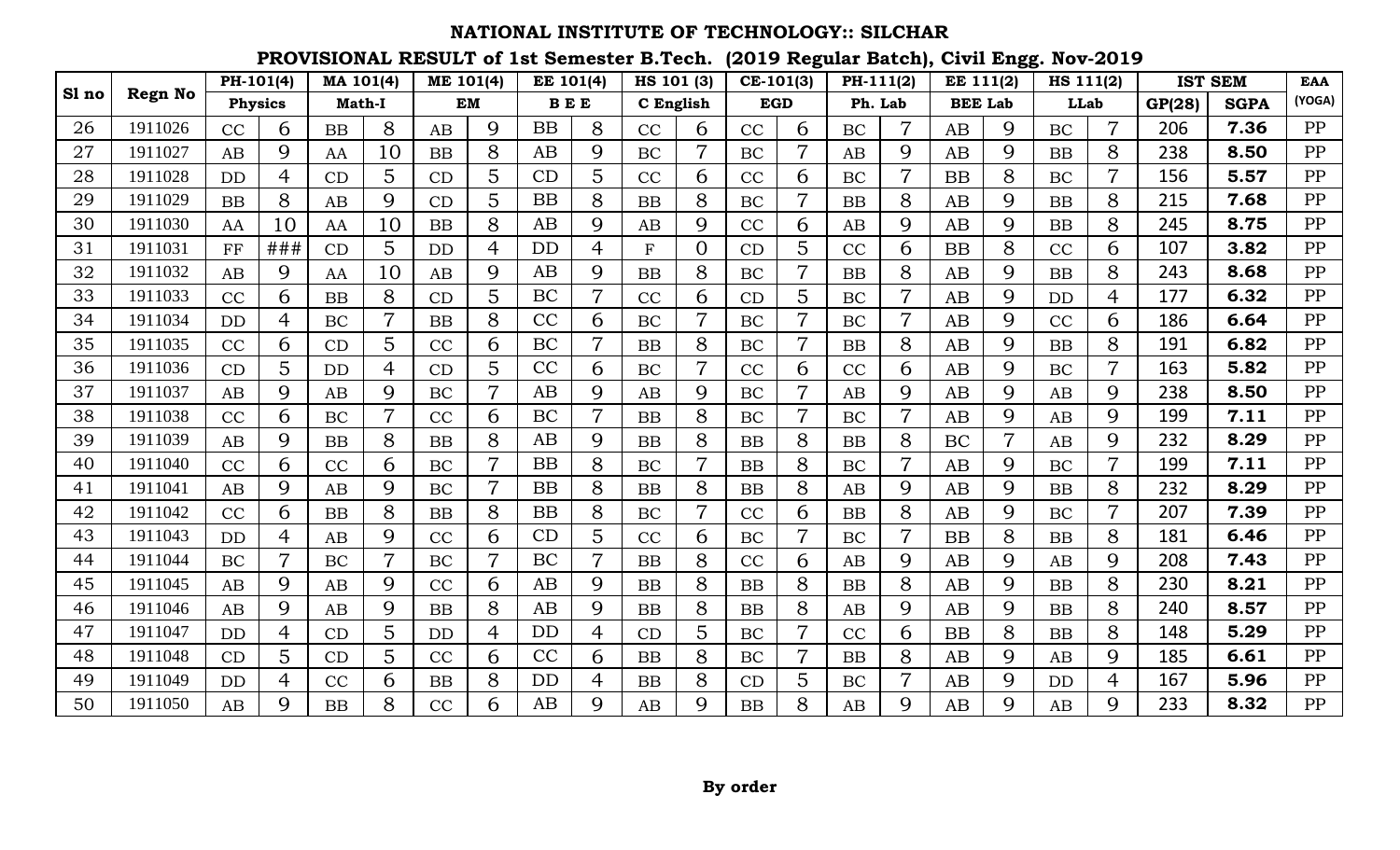|       |                | PH-101(4)      |                | MA 101(4)   |                | ME 101(4) |                | EE 101(4)  |                | HS 101 (3) |                | $CE-101(3)$ |                | PH-111(2) |                | <b>EE 111(2)</b> |    | HS 111(2) |                |        | <b>IST SEM</b> | <b>EAA</b> |
|-------|----------------|----------------|----------------|-------------|----------------|-----------|----------------|------------|----------------|------------|----------------|-------------|----------------|-----------|----------------|------------------|----|-----------|----------------|--------|----------------|------------|
| Sl no | <b>Regn No</b> | <b>Physics</b> |                | Math-I      |                |           | <b>EM</b>      | <b>BEE</b> |                | C English  |                | <b>EGD</b>  |                | Ph. Lab   |                | <b>BEE Lab</b>   |    | LLab      |                | GP(28) | <b>SGPA</b>    | (YOGA)     |
| 51    | 1911051        | CC             | 6              | CC          | 6              | BC        | $\overline{7}$ | CC         | 6              | <b>BB</b>  | 8              | <b>BB</b>   | 8              | <b>BB</b> | 8              | AB               | 9  | <b>BB</b> | 8              | 198    | 7.07           | PP         |
| 52    | 1911052        | CC             | 6              | <b>BB</b>   | 8              | CC        | 6              | <b>BB</b>  | 8              | BC         |                | <b>BB</b>   | 8              | AB        | 9              | AB               | 9  | AB        | 9              | 211    | 7.54           | PP         |
| 53    | 1911053        | CD             | 5              | CC          | 6              | CC        | 6              | CC         | 6              | BC         |                | CC          | 6              | <b>BB</b> | 8              | AB               | 9  | <b>BB</b> | 8              | 181    | 6.46           | PP         |
| 54    | 1911054        | <b>BB</b>      | 8              | <b>BC</b>   | $\overline{7}$ | CD        | 5              | BC         | $\overline{7}$ | CC         | 6              | <b>BC</b>   | $\overline{7}$ | <b>BB</b> | 8              | <b>BB</b>        | 8  | <b>BB</b> | 8              | 195    | 6.96           | PP         |
| 55    | 1911055        | <b>BB</b>      | 8              | <b>BB</b>   | 8              | BC        | $\overline{7}$ | AB         | 9              | AB         | 9              | BC          | $\overline{7}$ | BC        | $\overline{7}$ | AB               | 9  | BC        | $\overline{7}$ | 222    | 7.93           | PP         |
| 56    | 1911056        | AB             | 9              | <b>BB</b>   | 8              | <b>BB</b> | 8              | AB         | 9              | <b>BB</b>  | 8              | <b>BC</b>   | $\overline{7}$ | AB        | 9              | AB               | 9  | <b>BB</b> | 8              | 233    | 8.32           | PP         |
| 57    | 1911057        | AA             | 10             | AA          | 10             | BC        |                | AA         | 10             | <b>BB</b>  | 8              | <b>BB</b>   | 8              | <b>BB</b> | 8              | AA               | 10 | <b>BB</b> | 8              | 248    | 8.86           | PP         |
| 58    | 1911058        | <b>BB</b>      | 8              | <b>BB</b>   | 8              | BC        |                | BC         | $\overline{7}$ | <b>BB</b>  | 8              | BC          | $\overline{7}$ | <b>BB</b> | 8              | AB               | 9  | <b>BB</b> | 8              | 215    | 7.68           | PP         |
| 59    | 1911059        | BC             | 7              | <b>BB</b>   | 8              | CC        | 6              | BB         | 8              | BC         | $\overline{7}$ | <b>BB</b>   | 8              | BC        | 7              | AA               | 10 | <b>BB</b> | 8              | 211    | 7.54           | PP         |
| 60    | 1911060        | CD             | 5              | CC          | 6              | CC        | 6              | CC         | 6              | BC         | $\overline{7}$ | BC          | $\overline{7}$ | CC        | 6              | AB               | 9  | <b>BB</b> | 8              | 180    | 6.43           | PP         |
| 61    | 1911061        | CD             | 5              | CD          | 5              | BC        | 7              | CC         | 6              | BC         | 7              | CC          | 6              | <b>BB</b> | 8              | AB               | 9  | <b>BC</b> | 7              | 179    | 6.39           | PP         |
| 62    | 1911062        | CC             | 6              | CD          | 5              | CC        | 6              | BC         |                | CC         | 6              | CC          | 6              | <b>BB</b> | 8              | AB               | 9  | BC        |                | 180    | 6.43           | PP         |
| 63    | 1911063        | CD             | 5              | CC          | 6              | <b>BC</b> | 7              | CC         | 6              | <b>BB</b>  | 8              | CD          | 5              | AB        | 9              | AA               | 10 | <b>BB</b> | 8              | 189    | 6.75           | PP         |
| 64    | 1911064        | CC             | 6              | CC          | 6              | BC        | $\overline{7}$ | <b>BB</b>  | 8              | <b>BB</b>  | 8              | BC          | $\overline{7}$ | AB        | 9              | AB               | 9  | <b>BB</b> | 8              | 205    | 7.32           | PP         |
| 65    | 1911065        | <b>BC</b>      | $\overline{7}$ | <b>BC</b>   | $\overline{7}$ | <b>BC</b> | $\overline{7}$ | CC         | 6              | <b>BB</b>  | 8              | CC          | 6              | <b>BB</b> | 8              | AB               | 9  | <b>BB</b> | 8              | 200    | 7.14           | PP         |
| 66    | 1911066        | BC             | 7              | CD          | 5              | CD        | 5              | BC         |                | AB         | 9              | CC          | 6              | <b>BB</b> | 8              | AB               | 9  | <b>BB</b> | 8              | 191    | 6.82           | PP         |
| 67    | 1911067        | <b>DD</b>      | 4              | <b>DD</b>   | 4              | CD        | 5              | CC         | 6              | BC         |                | CC          | 6              | <b>BB</b> | 8              | AB               | 9  | <b>BB</b> | 8              | 165    | 5.89           | PP         |
| 68    | 1911068        | AB             | 9              | AB          | 9              | <b>BB</b> | 8              | AA         | 10             | AB         | 9              | BC          | $\overline{7}$ | AB        | 9              | AB               | 9  | <b>BB</b> | 8              | 244    | 8.71           | PP         |
| 69    | 1911069        | AB             | 9              | <b>BC</b>   | $\overline{7}$ | <b>BB</b> | 8              | AB         | 9              | BB         | 8              | <b>BB</b>   | 8              | CC        | 6              | AA               | 10 | <b>BB</b> | 8              | 228    | 8.14           | PP         |
| 70    | 1911070        | <b>DD</b>      | $\overline{4}$ | ${\bf F}$   | $\overline{0}$ | CC        | 6              | CD         | 5              | <b>BB</b>  | 8              | BB          | 8              | <b>BB</b> | 8              | AB               | 9  | <b>BC</b> | $\overline{7}$ | 156    | 5.57           | PP         |
| 71    | 1911071        | <b>BC</b>      | $\overline{7}$ | CD          | 5              | CC        | 6              | BC         | 7              | <b>BB</b>  | 8              | <b>BB</b>   | 8              | <b>BB</b> | 8              | AB               | 9  | BC        |                | 196    | 7.00           | PP         |
| 72    | 1911072        | <b>DD</b>      | 4              | $\mathbf F$ | $\overline{0}$ | DD        | 4              | BC         |                | BC         |                | CD          | 5              | CC        | 6              | AB               | 9  | BC        |                | 140    | 5.00           | PP         |
| 73    | 1911073        | <b>DD</b>      | 4              | <b>DD</b>   | 4              | CC        | 6              | DD         | 4              | BC         |                | CD          | 5              | BC        |                | <b>BB</b>        | 8  | <b>BC</b> |                | 152    | 5.43           | PP         |
| 74    | 1911074        | CC             | 6              | <b>BB</b>   | 8              | CC        | 6              | CC         | 6              | CC         | 6              | CD          | 5              | <b>BB</b> | 8              | AA               | 10 | BC        | $\overline{7}$ | 187    | 6.68           | PP         |
| 75    | 1911075        | FF             | ###            | F           | $\overline{0}$ | CD        | 5              | <b>DD</b>  | 4              | <b>BC</b>  |                | CD          | 5              | CD        | 5              | AB               | 9  | CD        | 5              | 110    | 3.93           | NP         |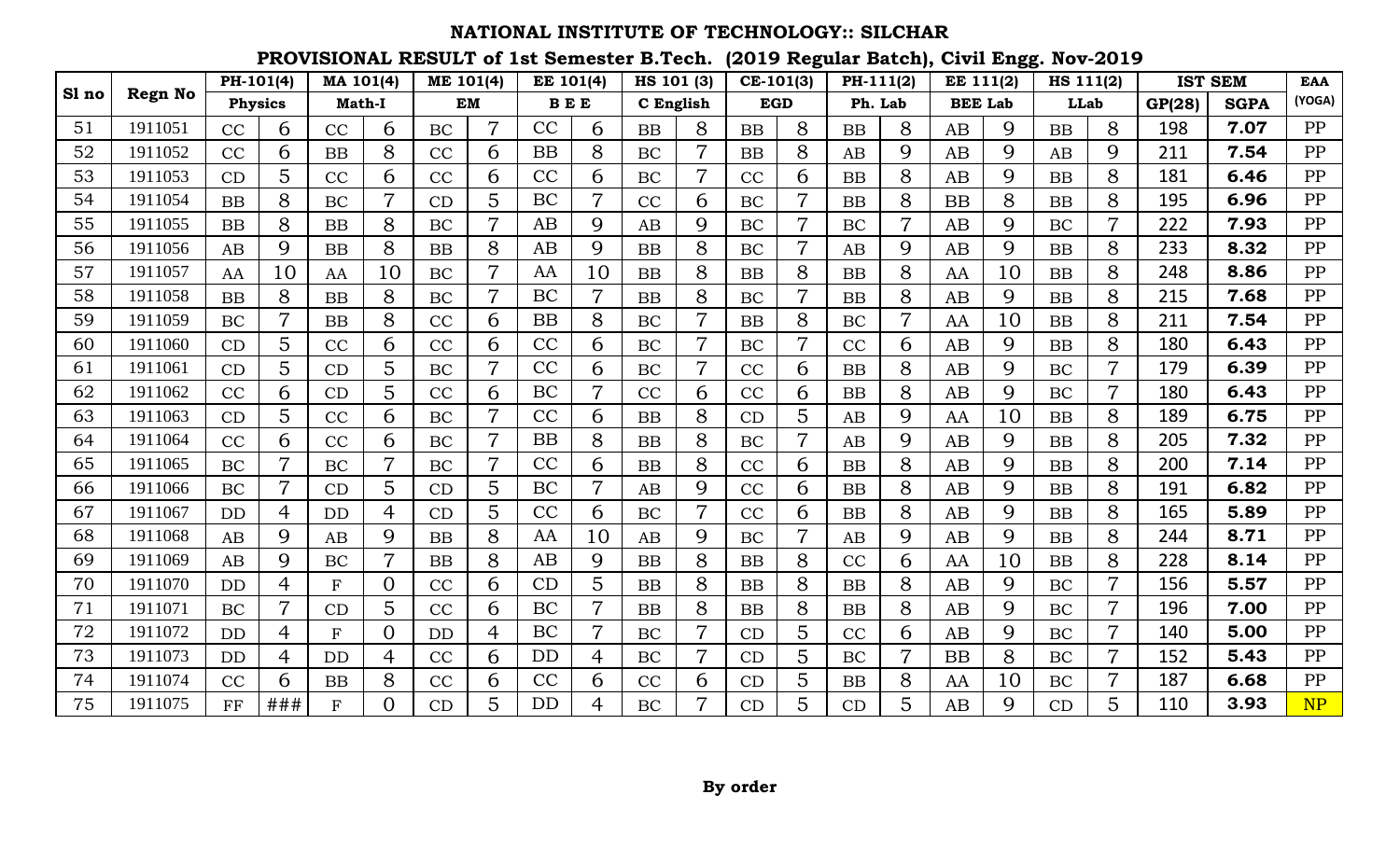|       |                | PH-101(4)    |                | MA 101(4)   |                | ME 101(4)    |                | <b>EE 101(4)</b> |                | HS 101 (3) |                | $CE-101(3)$ |                | PH-111(2) |                | <b>EE 111(2)</b> |                | HS 111(2)    |                |        | <b>IST SEM</b> | <b>EAA</b> |
|-------|----------------|--------------|----------------|-------------|----------------|--------------|----------------|------------------|----------------|------------|----------------|-------------|----------------|-----------|----------------|------------------|----------------|--------------|----------------|--------|----------------|------------|
| Sl no | <b>Regn No</b> | Physics      |                | Math-I      |                |              | <b>EM</b>      | <b>BEE</b>       |                | C English  |                |             | <b>EGD</b>     | Ph. Lab   |                | <b>BEE Lab</b>   |                | <b>LLab</b>  |                | GP(28) | <b>SGPA</b>    | (YOGA)     |
| 76    | 1911076        | FF           | ###            | CC          | 6              | $\mathbf{F}$ | $\Omega$       | $\mathbf{F}$     | $\Omega$       | F          | $\Omega$       | CD          | $\overline{5}$ | F         | $\Omega$       | <b>BC</b>        | $\overline{7}$ | F            | $\Omega$       | 53     | 1.89           | PP         |
| 77    | 1911077        | BC           |                | BC          |                | CC           | 6              | <b>BB</b>        | 8              | <b>BB</b>  | 8              | <b>BB</b>   | 8              | BC        |                | <b>BB</b>        | 8              | AA           | 10             | 210    | 7.50           | PP         |
| 78    | 1911078        | <b>DD</b>    | 4              | CC          | 6              | CD           | 5              | CD               | 5              | CD         | 5              | BC          |                | CC        | 6              | BC               | 7              | BC           | $\overline{7}$ | 156    | 5.57           | PP         |
| 79    | 1911079        | CC           | 6              | CC          | 6              | CC           | 6              | CC               | 6              | CC         | 6              | BB          | 8              | <b>BB</b> | 8              | AB               | 9              | $\mathbf{F}$ | $\overline{0}$ | 172    | 6.14           | PP         |
| 80    | 1911080        | CD           | 5              | <b>BB</b>   | 8              | BC           | $\overline{7}$ | <b>BC</b>        | $\overline{7}$ | BB         | 8              | BB          | 8              | AB        | 9              | AB               | 9              | BB           | 8              | 208    | 7.43           | PP         |
| 81    | 1911081        | CC           | 6              | <b>BC</b>   | $\overline{7}$ | <b>DD</b>    | $\overline{4}$ | BC               | $\overline{7}$ | CC         | 6              | CC          | 6              | <b>BB</b> | 8              | <b>BB</b>        | 8              | F            | $\Omega$       | 164    | 5.86           | PP         |
| 82    | 1911082        | $\mathbf{F}$ | $\Omega$       | $\mathbf F$ | $\Omega$       | <b>DD</b>    | 4              | CD               | 5              | BC         |                | CC          | 6              | CC        | 6              | <b>BB</b>        | 8              | BC           |                | 117    | 4.18           | PP         |
| 83    | 1911083        | <b>DD</b>    | 4              | BC          | $\overline{7}$ | CC           | 6              | <b>BC</b>        | 7              | <b>BB</b>  | 8              | CC          | 6              | BC        | $\overline{7}$ | <b>BB</b>        | 8              | BC           | $\overline{7}$ | 182    | 6.50           | PP         |
| 84    | 1911084        | CC           | 6              | AA          | 10             | BC           | $\overline{7}$ | AB               | 9              | BB         | 8              | BB          | 8              | AB        | 9              | <b>BB</b>        | 8              | BB           | 8              | 226    | 8.07           | PP         |
| 85    | 1911085        | AB           | 9              | AB          | 9              | <b>BB</b>    | 8              | AA               | 10             | <b>BB</b>  | 8              | AB          | 9              | AB        | 9              | AB               | 9              | AA           | 10             | 251    | 8.96           | PP         |
| 86    | 1911086        | $\mathbf{F}$ | $\Omega$       | F           | $\Omega$       | $\mathbf{F}$ | $\overline{0}$ | $_{\rm F}$       | $\Omega$       | CD         | 5              | <b>DD</b>   | 4              | <b>DD</b> | 4              | CC               | 6              | CD           | 5              | 57     | 2.04           | PP         |
| 87    | 1911087        | CC           | 6              | BC          |                | CC           | 6              | BB               | 8              | <b>BB</b>  | 8              | BC          |                | <b>BB</b> | 8              | BC               |                | AB           | 9              | 201    | 7.18           | PP         |
| 88    | 1911088        | CC           | 6              | BC          | $\overline{7}$ | CC           | 6              | BC               | 7              | BC         | $\overline{7}$ | CC          | 6              | CC        | 6              | <b>BB</b>        | 8              | $\mathbf F$  | $\Omega$       | 171    | 6.11           | PP         |
| 89    | 1911089        | $\mathbf{F}$ | $\Omega$       | ${\bf F}$   | $\Omega$       | $\mathbf{F}$ | $\Omega$       | ${\bf F}$        | $\Omega$       | ${\bf F}$  | $\Omega$       | <b>DD</b>   | 4              | <b>DD</b> | 4              | CC               | 6              | <b>BB</b>    | 8              | 48     | 1.71           | PP         |
| 90    | 1911090        | CD           | 5              | <b>BB</b>   | 8              | CC           | 6              | BB               | 8              | <b>BC</b>  | $\overline{7}$ | <b>BC</b>   | $\overline{7}$ | <b>BC</b> | $\overline{7}$ | <b>BC</b>        | $\overline{7}$ | <b>BB</b>    | 8              | 194    | 6.93           | PP         |
| 91    | 1911091        | CD           | 5              | CC          | 6              | BC           |                | <b>BB</b>        | 8              | AB         | 9              | BC          | 7              | BC        |                | <b>BB</b>        | 8              | AB           | 9              | 200    | 7.14           | PP         |
| 92    | 1911092        | AB           | 9              | AB          | 9              | <b>BB</b>    | 8              | AB               | 9              | BC         |                | BC          |                | <b>BB</b> | 8              | <b>BB</b>        | 8              | <b>BB</b>    | 8              | 230    | 8.21           | PP         |
| 93    | 1911093        | AA           | 10             | AB          | 9              | BC           | $\overline{7}$ | AB               | 9              | BB         | 8              | CC          | 6              | BB        | 8              | <b>BB</b>        | 8              | BB           | 8              | 230    | 8.21           | PP         |
| 94    | 1911094        | <b>DD</b>    | $\overline{4}$ | CC          | 6              | CD           | 5              | CC               | 6              | CC         | 6              | CC          | 6              | <b>BB</b> | 8              | <b>BB</b>        | 8              | CD           | 5              | 162    | 5.79           | PP         |
| 95    | 1911095        | <b>DD</b>    | $\overline{4}$ | <b>DD</b>   | $\overline{4}$ | CD           | 5              | CC               | 6              | CC         | 6              | CC          | 6              | CC        | 6              | <b>BB</b>        | 8              | F            | $\Omega$       | 140    | 5.00           | PP         |
| 96    | 1911096        | CC           | 6              | CC          | 6              | CD           | 5              | <b>BB</b>        | 8              | BC         | 7              | BC          |                | BC        | $\overline{7}$ | BC               | 7              | BC           | $\overline{7}$ | 184    | 6.57           | PP         |
| 97    | 1911097        | <b>DD</b>    | 4              | CC          | 6              | CC           | 6              | BC               | 7              | BC         |                | CC          | 6              | <b>BB</b> | 8              | <b>BB</b>        | 8              | BC           | $\overline{7}$ | 177    | 6.32           | PP         |
| 98    | 1911098        | BC           |                | AB          | 9              | BC           | 7              | BB               | 8              | BB         | 8              | <b>BC</b>   |                | <b>BB</b> | 8              | <b>BB</b>        | 8              | BB           | 8              | 217    | 7.75           | PP         |
| 99    | 1911099        | <b>BB</b>    | 8              | AA          | 10             | CC           | 6              | AB               | 9              | BB         | 8              | <b>BB</b>   | 8              | <b>BB</b> | 8              | AB               | 9              | AB           | 9              | 232    | 8.29           | PP         |
| 100   | 1911100        | <b>DD</b>    | 4              | <b>BC</b>   | $\overline{7}$ | CC           | 6              | CC               | 6              | CC         | 6              | CC          | 6              | <b>BB</b> | 8              | <b>BB</b>        | 8              | CD           | 5              | 170    | 6.07           | PP         |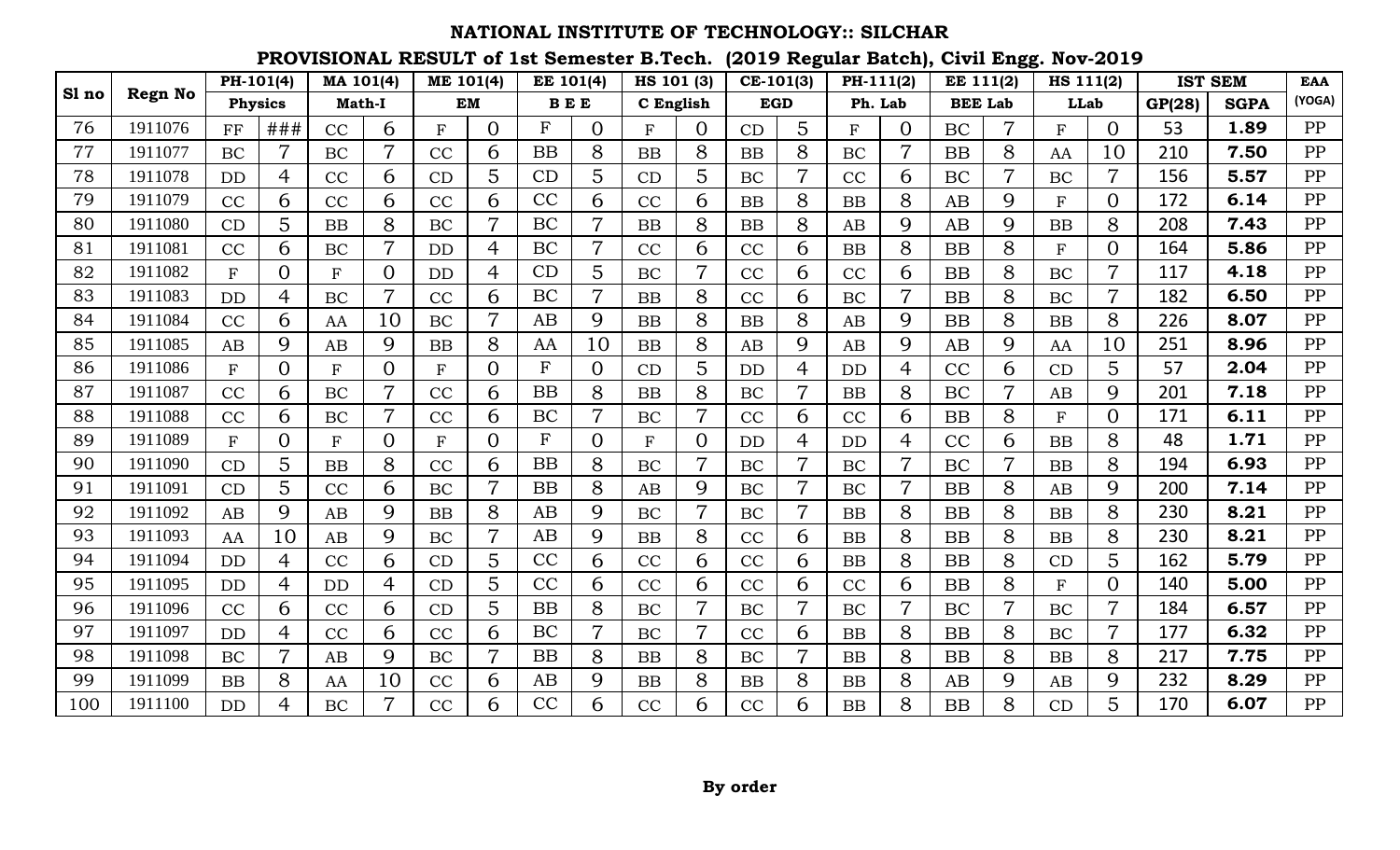|       |                | PH-101(4)      |                | MA 101(4)   |                | ME 101(4) |                | EE 101(4)               |                | HS 101 (3) |                | $CE-101(3)$ |                | PH-111(2) |                | EE 111(2)      |          | HS 111(2)   |                |        | <b>IST SEM</b> | <b>EAA</b> |
|-------|----------------|----------------|----------------|-------------|----------------|-----------|----------------|-------------------------|----------------|------------|----------------|-------------|----------------|-----------|----------------|----------------|----------|-------------|----------------|--------|----------------|------------|
| Sl no | <b>Regn No</b> | <b>Physics</b> |                | Math-I      |                |           | <b>EM</b>      | $\mathbf B\to\mathbf E$ |                | C English  |                | <b>EGD</b>  |                | Ph. Lab   |                | <b>BEE Lab</b> |          | <b>LLab</b> |                | GP(28) | <b>SGPA</b>    | (YOGA)     |
| 101   | 1911101        | CC             | 6              | CD          | 5              | CD        | 5              | BC                      | 7              | <b>BB</b>  | 8              | CD          | 5              | AB        | 9              | <b>BB</b>      | 8        | <b>BB</b>   | 8              | 181    | 6.46           | PP         |
| 102   | 1911102        | CD             | 5              | BC          |                | CC        | 6              | BC                      |                | BC         |                | CC          | 6              | BC        |                | <b>BB</b>      | 8        | CD          | 5              | 179    | 6.39           | PP         |
| 103   | 1911103        | <b>DD</b>      | 4              | CC          | 6              | CC        | 6              | CC                      | 6              | CC         | 6              | CC          | 6              | CC        | 6              | BC             |          | BC          |                | 164    | 5.86           | PP         |
| 104   | 1911104        | <b>DD</b>      | 4              | CD          | 5              | BC        | $\overline{7}$ | <b>BB</b>               | 8              | BB         | 8              | BC          | $\overline{7}$ | BC        | 7              | AB             | 9        | <b>BB</b>   | 8              | 189    | 6.75           | PP         |
| 105   | 1911105        | <b>DD</b>      | 4              | CD          | 5              | <b>DD</b> | 4              | CC                      | 6              | CC         | 6              | CC          | 6              | CD        | 5              | <b>BB</b>      | 8        | $\mathbf F$ | $\Omega$       | 138    | 4.93           | PP         |
| 106   | 1911106        | AB             | 9              | AB          | 9              | <b>BC</b> | $\overline{7}$ | <b>BB</b>               | 8              | AB         | 9              | <b>BC</b>   | $\overline{7}$ | <b>BB</b> | 8              | AB             | 9        | AA          | 10             | 234    | 8.36           | PP         |
| 107   | 1911107        | CD             | 5              | CD          | 5              | CD        | 5              | CC                      | 6              | BC         |                | CC          | 6              | BC        |                | <b>BB</b>      | 8        | CD          | 5              | 163    | 5.82           | PP         |
| 108   | 1911108        | CD             | 5              | <b>DD</b>   | 4              | CD        | 5              | BC                      |                | BC         |                | BC          |                | <b>BB</b> | 8              | <b>BB</b>      | 8        | AB          | 9              | 176    | 6.29           | PP         |
| 109   | 1911109        | $\mathbf{F}$   | $\Omega$       | <b>DD</b>   | 4              | CD        | 5              | $\mathbf F$             | $\overline{0}$ | CC         | 6              | CC          | 6              | CC        | 6              | CC             | 6        | <b>BB</b>   | 8              | 112    | 4.00           | PP         |
| 110   | 1911110        | BC             | $\overline{7}$ | AA          | 10             | CC        | 6              | <b>BB</b>               | 8              | BC         | $\overline{7}$ | CC          | 6              | BC        |                | AB             | 9        | BC          |                | 209    | 7.46           | PP         |
| 111   | 1911111        | CC             | 6              | BC          | $\overline{7}$ | <b>BC</b> | $\overline{7}$ | BC                      | $\overline{7}$ | BC         | $\overline{7}$ | <b>BB</b>   | 8              | BC        | $\overline{7}$ | <b>BB</b>      | 8        | CD          | 5              | 193    | 6.89           | PP         |
| 112   | 1911112        | CD             | 5              | BC          |                | BC        | $\overline{7}$ | BC                      | 7              | BC         |                | BC          |                | BC        |                | AB             | 9        | <b>BB</b>   | 8              | 194    | 6.93           | PP         |
| 113   | 1911113        | CD             | 5              | CC          | 6              | CC        | 6              | BC                      | 7              | AB         | 9              | CC          | 6              | BC        | 7              | AB             | 9        | AA          | 10             | 193    | 6.89           | PP         |
| 114   | 1911114        | BC             | $\overline{7}$ | <b>BB</b>   | 8              | <b>DD</b> | 4              | CC                      | 6              | BC         | $\overline{7}$ | <b>BC</b>   | $\overline{7}$ | CC        | 6              | <b>BB</b>      | 8        | AB          | 9              | 188    | 6.71           | PP         |
| 115   | 1911115        | CC             | 6              | <b>BB</b>   | 8              | CC        | 6              | BC                      | 7              | <b>DD</b>  | 4              | BB          | 8              | CD        | 5              | <b>BB</b>      | 8        | <b>BB</b>   | 8              | 186    | 6.64           | PP         |
| 116   | 1911116        | CD             | 5              | CC          | 6              | BC        |                | BC                      | 7              | <b>BB</b>  | 8              | <b>BC</b>   |                | BC        |                | <b>BB</b>      | 8        | <b>BB</b>   | 8              | 191    | 6.82           | PP         |
| 117   | 1911117        | BC             |                | BC          |                | BC        |                | BC                      |                | <b>BB</b>  | 8              | BC          |                | BC        |                | AB             | 9        | BC          |                | 203    | 7.25           | PP         |
| 118   | 1911118        | <b>BB</b>      | 8              | AB          | 9              | <b>BB</b> | 8              | <b>BB</b>               | 8              | <b>BB</b>  | 8              | CC          | 6              | <b>BB</b> | 8              | AB             | 9        | <b>BB</b>   | 8              | 224    | 8.00           | PP         |
| 119   | 1911119        | CC             | 6              | <b>BB</b>   | 8              | BC        | $\overline{7}$ | <b>BB</b>               | 8              | BB         | 8              | BC          | $\overline{7}$ | BC        | 7              | AB             | 9        | BC          | $\overline{7}$ | 207    | 7.39           | PP         |
| 120   | 1911120        | CC             | 6              | <b>BB</b>   | 8              | <b>BC</b> | $\overline{7}$ | AB                      | 9              | AB         | 9              | CC          | 6              | CC        | 6              | AB             | 9        | AA          | 10             | 215    | 7.68           | PP         |
| 121   | 1911121        | CD             | 5              | BC          |                | CD        | 5              | CC                      | 6              | BC         |                | CC          | 6              | CC        | 6              | <b>BB</b>      | 8        | <b>BB</b>   | 8              | 175    | 6.25           | PP         |
| 122   | 1911122        | <b>DD</b>      | 4              | CD          | 5              | DD        | 4              | CC                      | 6              | BC         |                | CC          | 6              | BC        |                | <b>BB</b>      | 8        | AB          | 9              | 163    | 5.82           | PP         |
| 123   | 1911123        | CC             | 6              | <b>BB</b>   | 8              | <b>BC</b> |                | <b>BB</b>               | 8              | BC         |                | BB          | 8              | CC        | 6              | <b>BB</b>      | 8        | AA          | 10             | 209    | 7.46           | PP         |
| 124   | 1911124        | $\mathbf F$    | $\Omega$       | $\mathbf F$ | $\overline{0}$ | <b>DD</b> | 4              | $\overline{\text{W}}$   | 0              | ${\bf F}$  | $\overline{0}$ | CD          | 5              | $\rm F$   | 0              | ${\bf F}$      | $\Omega$ | ${\bf F}$   | $\Omega$       | 31     | 1.11           | PP         |
| 125   | 1911125        | CC             | 6              | CC          | 6              | CD        | 5              | <b>BB</b>               | 8              | AB         | 9              | CC          | 6              | BC        |                | <b>BB</b>      | 8        | AA          | 10             | 195    | 6.96           | PP         |